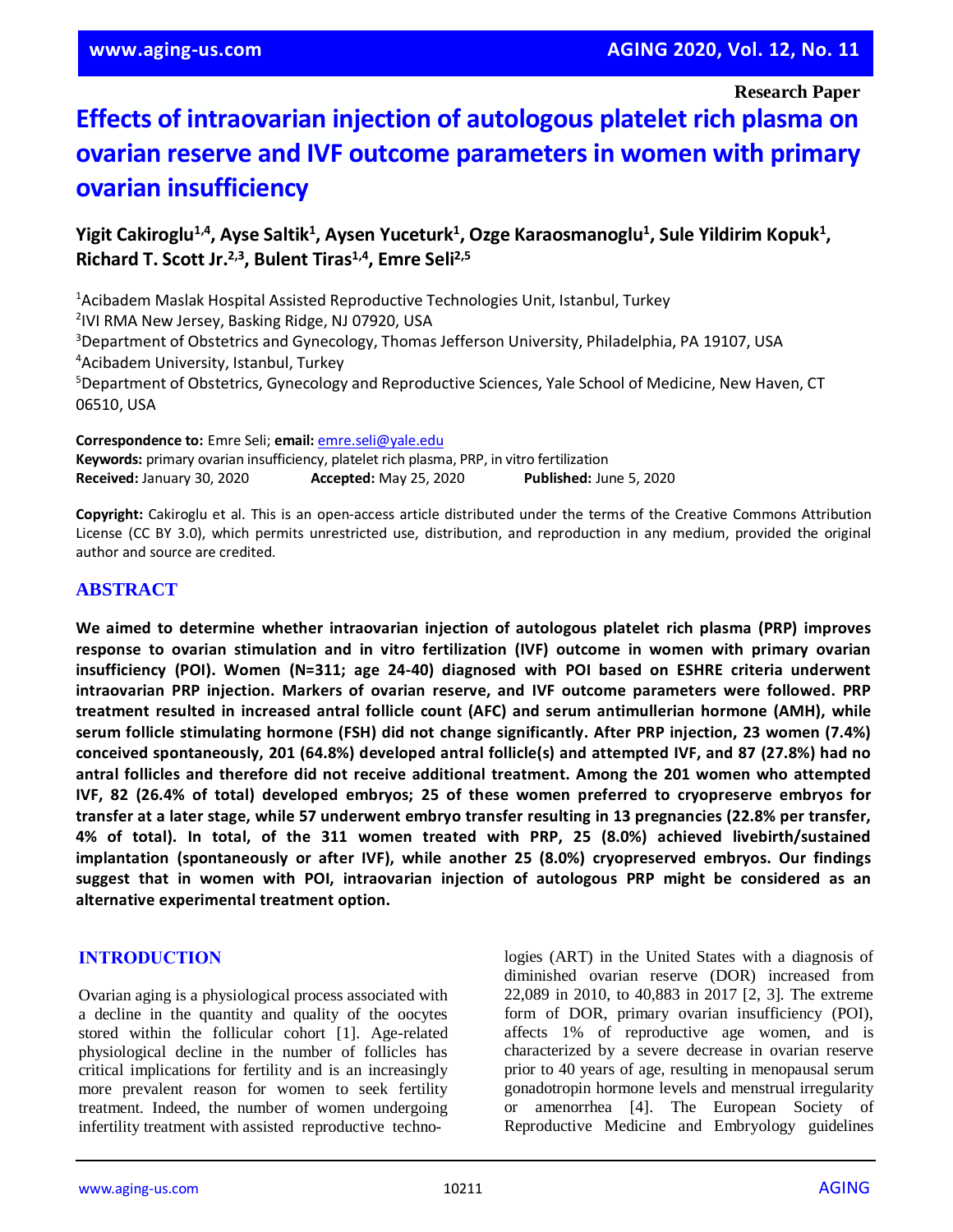define POI as the presence of oligomenorrheaamenorrhea for at least 4 months and serum follicle stimulating hormone (FSH) levels of  $\geq$  25 IU/ml measured at least twice with a 4-week interval, with an onset before the age of 40 years [5].

Currently, oocyte donation is the only established treatment modality for women with POI [6]. Similar to the trend observed in women diagnosed with DOR, number of women undergoing oocyte donation in the United States increased from 15,504 in 2010 to 21,033 in 2017 [2, 3]. While utilization of oocyte donation continues to increase, a large number of women express having difficulty adjusting to the idea of not having a child that carries their own genetic material. Another impediment to oocyte donation is that a number of countries have limitations regarding the use of donor oocytes due to ethical or religious concerns, compelling women to seek experimental therapies.

At present, there are no effective treatment modalities for women with POI who wish to have children with their own eggs. While a number of experimental strategies have been tested, live births have been difficult to achieve in women with POI [7]. Kawamura et al. have performed Hippo pathway disruption and Akt activation [8]. First, they have removed ovaries from women with POI and cryopreserved ovarian cortical strips. They then fragmentated the ovarian strips to disrupt Hippo signaling, stimulated Akt signaling invitro, and grafted the fragments back to the ovaries. In the first study using this approach involving 27 women, they reported a live birth after in vitro fertilization (IVF) and transfer of an embryo. In a follow up study from the same group, among 37 women with POI, 9 achieved follicle growth in auto-grafts, 6 underwent oocyte retrieval, and 4 underwent embryo transfer, resulting in two live births (5.4%) [9]. Experimental treatment modalities have also been used in women with DOR. Herraiz et al. have investigated the effects of autologous stem cell ovarian transplant (ASCOT) on ovarian reserve in poor responders [10]. In this study, bone marrow derived stem cells (BMDSC) were mobilized to peripheral blood by granulocyte colony-stimulating factor (G-CSF) treatment and subsequently collected by apheresis. Cells were delivered into the ovarian artery by an intra-arterial catheter. Seventeen women were treated, resulting in increased number of antral follicles and oocytes, and five pregnancies, three of which were spontaneous. While ASCOT is a complex procedure, their study is encouraging regarding the potential effect of bone marrow or blood-derived substances on follicle development in women with a limited ovarian reserve.

Platelet Rich Plasma (PRP) consists of a high concentration of platelets found in plasma obtained after centrifugation of peripherally collected blood [11]. Platelets carry more than 800 types of protein molecules, cytokines, hormones, and chemoattractants [12]. The activation of platelets induces the release of a variety of biologically active proteins, which stimulate cell proliferation, growth, and differentiation [13]. Biologically active mediators relased by activated platelets include platelet-derived growth factor (PDGF), transforming growth factor-β (TGF-β), fibroblast growth factor (FGF), epidermal growth factor (EGF), insulin-like growth factor-1 (IGF-1), and hepatocyte growth factor (HGF) [14]. PRP induces accelerated angiogenesis and anabolism, inflammation-control, cell migration, differentiation and proliferation [15]. Autologous platelets have been used as a source of proteins for tissue healing and regeneration and have been suggested to promote the development of isolated human primordial and primary follicles to the preantral stage [16].

In this study, we hypothesized that intraovarian injection of autologous PRP would improve ovarian reserve parameters, ovarian response to stimulation, and IVF outcomes in women diagnosed with POI. We treated 311 women previously diagnosed with POI with intraovarian injection of PRP. Of these women, 23 (7.4%) achieved spontaneous pregnancy, and another 82 (26.3%) developed at least one cleavage stage embryo after controlled ovarian hyperstimulation (COH) and IVF.

# **RESULTS**

A total of 311 women (mean age  $\pm$  SD: 34.8  $\pm$  4.3) with the diagnosis of POI were included in the study. Flowchart of outcomes is shown in Figure 1.

### **Spontaneous pregnancies in response to PRP**

Spontaneous pregnancy occurred in 23 women (7.4%, mean age  $\pm$  SD: 34.6  $\pm$  4.0) one or two cycles after the PRP procedure (Figure 1). Characteristics of these women are presented in Supplementary Table 1. At the time of this report, 7 of the spontaneously conceived pregnancies were lost as spontaneous miscarriages, while 5 were ongoing between 24th to 35th weeks of gestation and 11 were delivered between 37 to 40th weeks of gestation. Therefore, 16/23 (69.5%) of spontaneous pregnancies that developed after PRP treatment resulted in sustained implantation or livebirth.

#### **Ovarian reserve assessment and initiation of controlled ovarian hyperstimulation**

When ovarian reserve parameters were analyzed, we observed a statistically significant increase in antral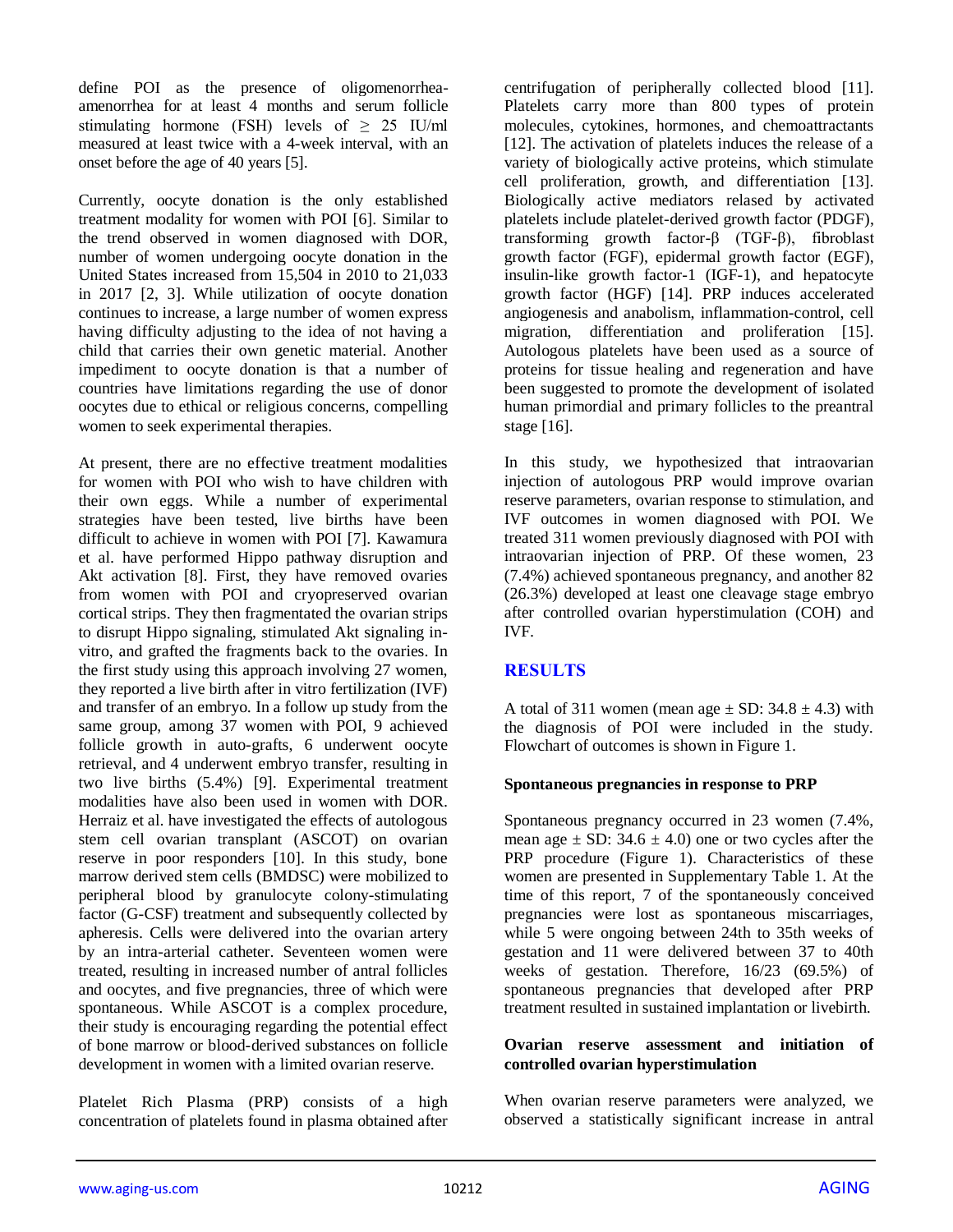follicle count following PRP treatment  $(1.7 \pm 1.4 \text{ vs } 0.5$  $\pm$  0.5; p<0.01). Notably, prior to the PRP treatment 186 of the 311 women had an AFC of "0", while after PRP injection, only 87 had no antral follicles. Serum AMH

also increased after PRP treatment  $(0.18 \pm 0.18 \text{ vs } 0.13)$  $\pm$  0.16; p<0.01), while serum FSH was not statistically significantly different (41.6  $\pm$  24.7 vs 41.9  $\pm$  24.7; p=0.87) (Figure 2).



**Figure 1. Flow-chart of the clinical outcomes in women with POI who underwent PRP injection.** SI: sustained implantation.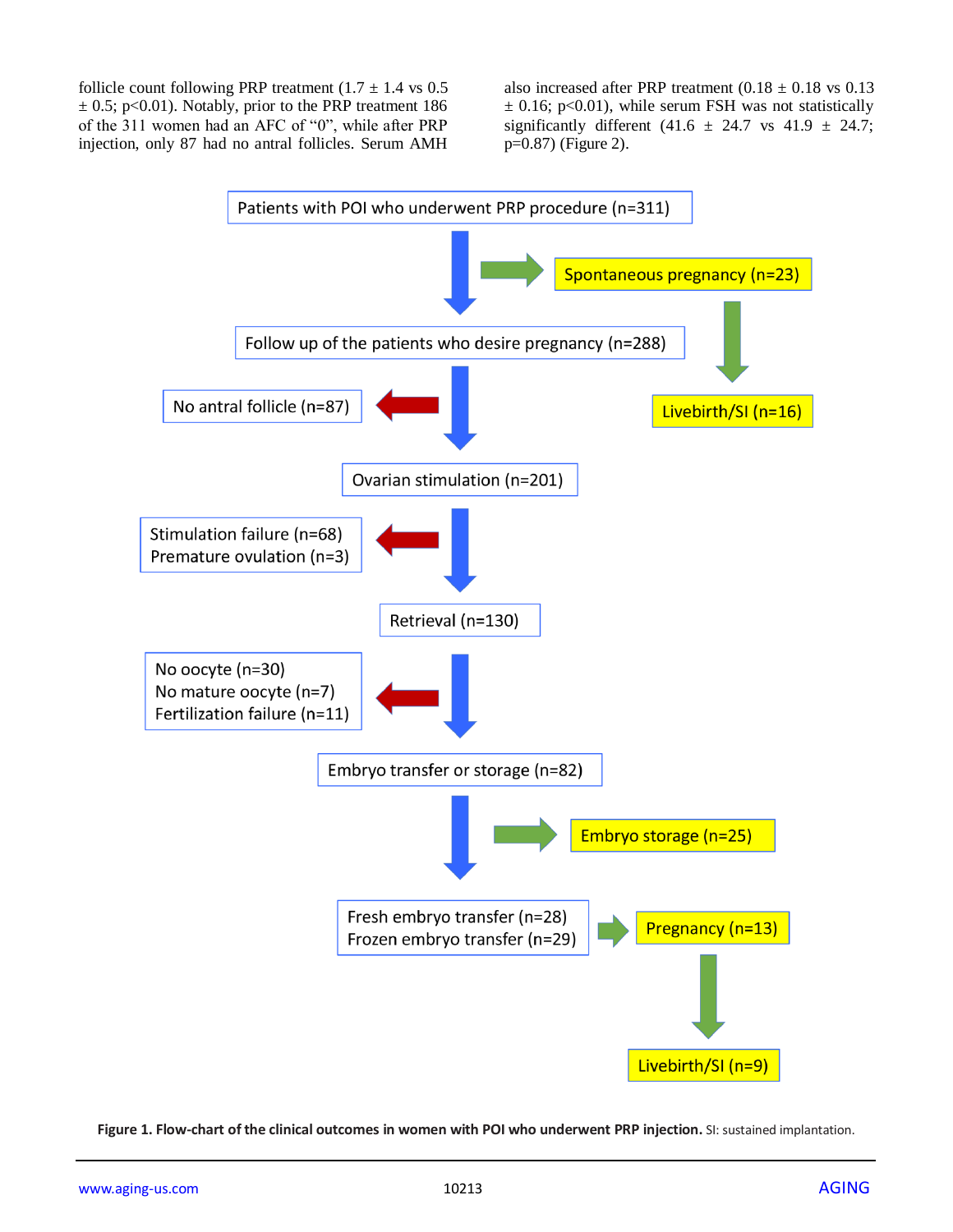Due to spontaneous conception of 23 women following PRP treatment, only 288 were candidates for controlled ovarian hyperstimulation (COH). Among those, 201 (70%) developed antral follicles and underwent COH, while 87 did not (Figure 1). In 17 of the women without



**Figure 2. Antral follicle count, AMH and FSH levels before and after PRP injection.** The ends of the boxes are the upper and lower quartiles, so the box spans the interquartile range (25th to 75th percentile). The horizontal line inside the boxplot represents the median value. The whiskers extend between 5%- 95%. \*: P<0.05.

antral follicle after PRP injection, AMH levels increased and FSH levels decreased, however stimulation was not initiated due to inability to detect antral follicles over the 6 months of follow up.

Of the 201 women who underwent COH, 95 had no antral follicles prior to PRP and at least one follicle developed after PRP, another 94 had an increase in the number of existing antral follicles (minimum 1 and maximum 3), and 12 had the same number of antral follicles before and after PRP treatment. As per the study protocol, COH was not attempted in the first menstrual cycle after PRP injection. Among women who started COH, 22 (10.9%) started within the second menstrual cycle after PRP, 106 (52.7%) within the third cycle, 44 (21.9%) within the fourth cycle, 22 (10.9%) within the fifth cycle, and in 7 (3.5%) within the sixth cycle.

#### **IVF outcomes**

IVF was attempted in 201 women who had at least one antral follicle after PRP (Figure 1, Table 1). Oocyte retrieval was performed in 130 (64.7% of stimulated) women, while 71 (35.3%) could not undergo oocyte retrieval due to stimulation failure (n=68) or premature ovulation  $(n=3)$ . Among the couples in whom oocyte retrieval was performed, no oocyte was obtained in 30, mature oocytes could not be obtained in 7, and fertilization failure occurred in 11 women. In 82 women (40.8% of stimulated), at least one cleavage stage embryo was obtained and embryo cryopreservation or fresh embryo transfer was performed. These embryos were morphologically grade A/B. Mean number of oocytes per retrieval was  $1.81 \pm 1.30$ . The mean number of 2PN, and cleavage stage embryos obtained in women who developed embryos were,  $1.24 \pm 0.49$ , and  $1.18 \pm 0.49$ 0.39, respectively.

Among the 82 women who developed embryos, 25 preferred to store cryopreserved embryos for transfer at a later stage, and 57 underwent embryo transfer. Of those who underwent embryo transfer, 28/57 (49.1%) were fresh embryo transfers and 29/57 (50.9%) were frozenthawed embryo transfers; 7/28 (25.0%) of fresh embryo transfers and 6/29 (20.7%) of frozen-thawed embryo transfers resulted in a pregnancy. At the time of this report, among fresh embryo transfers, three were miscarried during the first trimester (42.9%), three were ongoing at 24, 30, and 31 weeks of gestation (42.9%), and one had delivered at 34 weeks of gestation (14.3%). When frozen embryo transfer pregnancies were evaluated, one was miscarried during the first trimester (16.7%), three were ongoing at 17, 22 and 36 weeks of gestation (50.0%), and two had delivered at 39 weeks of gestation (33.3%). In total, of the women who underwent embryo transfer after PRP treatment,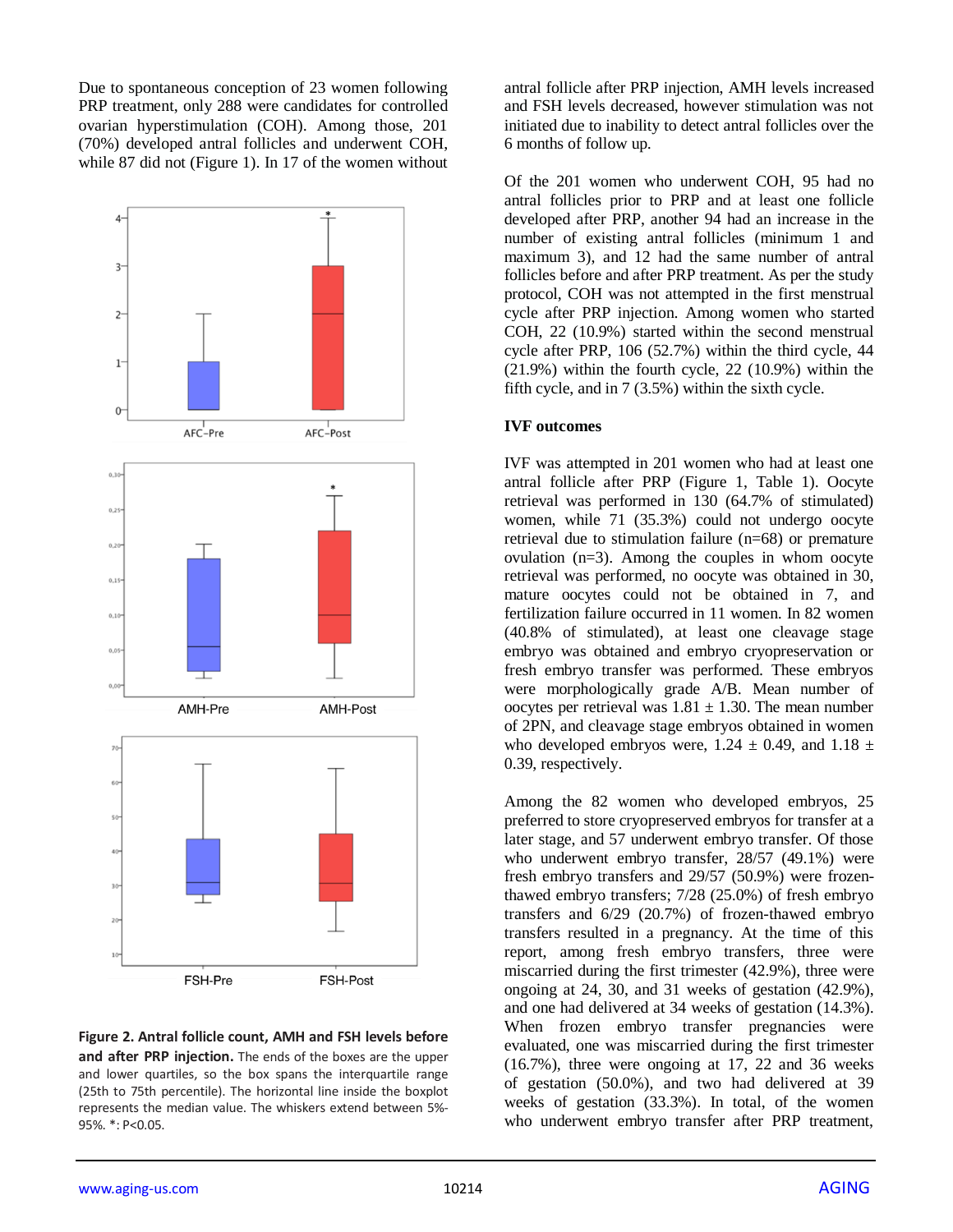## **Table 1. Clinical and IVF outcome parameters of women with POI who underwent Intraovarian autologous PRP injection (Mean ± SD).**

| Patient age (all women, $n=311$ )                                                                    | $34.8 \pm 4.3$    |
|------------------------------------------------------------------------------------------------------|-------------------|
| Partner Age (all men, n=311)                                                                         | $37.4 \pm 5.6$    |
| Duration of infertility (years)                                                                      | $6.8 \pm 4.9$     |
| Days of stimulation (in women who underwent ovarian stimulation; $n=201$ )                           | $8.6 \pm 3.0$     |
| Total gonadotropin dose (IU) (in women who underwent controlled ovarian hyperstimulation;<br>$n=201$ | $5,156 \pm 1,773$ |
| E2 level (pg/ml) on the day of hCG (in women who underwent retrieval; $n=130$ )                      | $231 \pm 122$     |
| Number of retrieved oocytes (in women who had oocytes retrieved; n=100)                              | $1.81 \pm 1.30$   |
| Number of mature oocytes (in women who had mature oocytes retrieved; $n=93$ )                        | $1.47 \pm 0.76$   |
| Number of 2 pronuclei embryos (in women with fertilization; $n=82$ )                                 | $1.24 \pm 0.49$   |
| Fertilization rate $(\%)$ (in women with fertilization; n=82)                                        | $55.8 \pm 29.1$   |
| Number of cleavage stage embryos (in women with fertilization; $n=82$ )                              | $1.18 \pm 0.39$   |

13/57 (22.8%) achieved pregnancy, and 9/57 (15.8%) achieved sustained implantation or livebirth.

#### **Baseline ovarian reserve parameters and response to treatment**

We assessed AFC at baseline (prior to PRP injection) in association with the likelihood of producing at least one mature (metaphase 2, M2) oocyte or a cleavage stage embryo. We found that women with an AFC of 0 prior to treatment were less likely to have at least one M2 oocyte retrieved or cleavage stage embryo developed compared to those with an AFC of 1 or 2 (Tables 2, 3). Similar observations were made with baseline serum FSH and AMH levels (Tables 2, 3).

## **DISCUSSION**

In this study, we investigated whether intraovarian injection of autologous PRP would improve ovarian reserve parameters, ovarian response to stimulation, and result in live births in women diagnosed with POI. Intraovarian PRP injection was performed in a total of 311 women. Among them, 25 women (8.0%) achieved livebirth/sustained implantation (either spontaneously or after IVF), while another 25 (8.0%) stored cryopreserved embryos.

PRP has been utilized and studied since 1970s and has been implemented into routine clinical practice as a rejuvenating agent or to promote healing in dermatology, plastic surgery, dentistry, and orthopedics [17]. Similarly, in obstetrics and gynecology, several studies with small sample size were conducted to investigate the effects of PRP injection into the uterus and ovaries [18]. The first data about intraovarian injection of PRP were published by Sills et al. [19]. They reported improvement in the laboratory parameters after intraovarian PRP in four women with DOR. Subsequently, Sfakianoudis et al. reported the first pregnancy in a menopausal woman after intraovarian PRP injection [20]. This was a 40-year-old woman diagnosed with POI at the age of 35. Her serum biomarkers of ovarian reserve improved after the PRP procedure and pregnancy was achieved after natural IVF; however, miscarriage occurred in the fifth week of gestation. Examining an model, Hosseini et al. reported a significant increase in the development of early antral follicles after they were cultured with PRP, concluding that it may be an effective method to induce follicular development [16]. Our study builds on these previous reports and using large sample size, provides data that can guide future research and help patient counseling.

In women with the diagnosis of POI, extremely low ovarian reserve parameters are not always associated with absence of follicles in the ovary. Kawamura et al. removed ovarian tissue from 27 women with POI through laparoscopic surgery and cut these tissues into strips [8]. After Hippo signaling disruption and Akt stimulation, small fragmented ovarian strips were autotransplanted beneath the serosa of Fallopian tubes. Follicular growth was observed in 8 of these 27 women (29.6%), all of which developed preovulatory follicles within less than 6 months. Retrieval of mature oocytes occurred in 5 women (18.5% of total), resulting in a livebirth after embryo transfer. In a follow up study from the same group, 37 women with POI were treated similarly, resulting in retrieval of mature oocytes from 6 women  $(16\%)$ , and 2 livebirths  $(5.4\%)$  [9]. More recently, Kawamura et al. have described a drug-free approach based on Hippo signaling disruption alone by performing partial ovarian cortical removal in women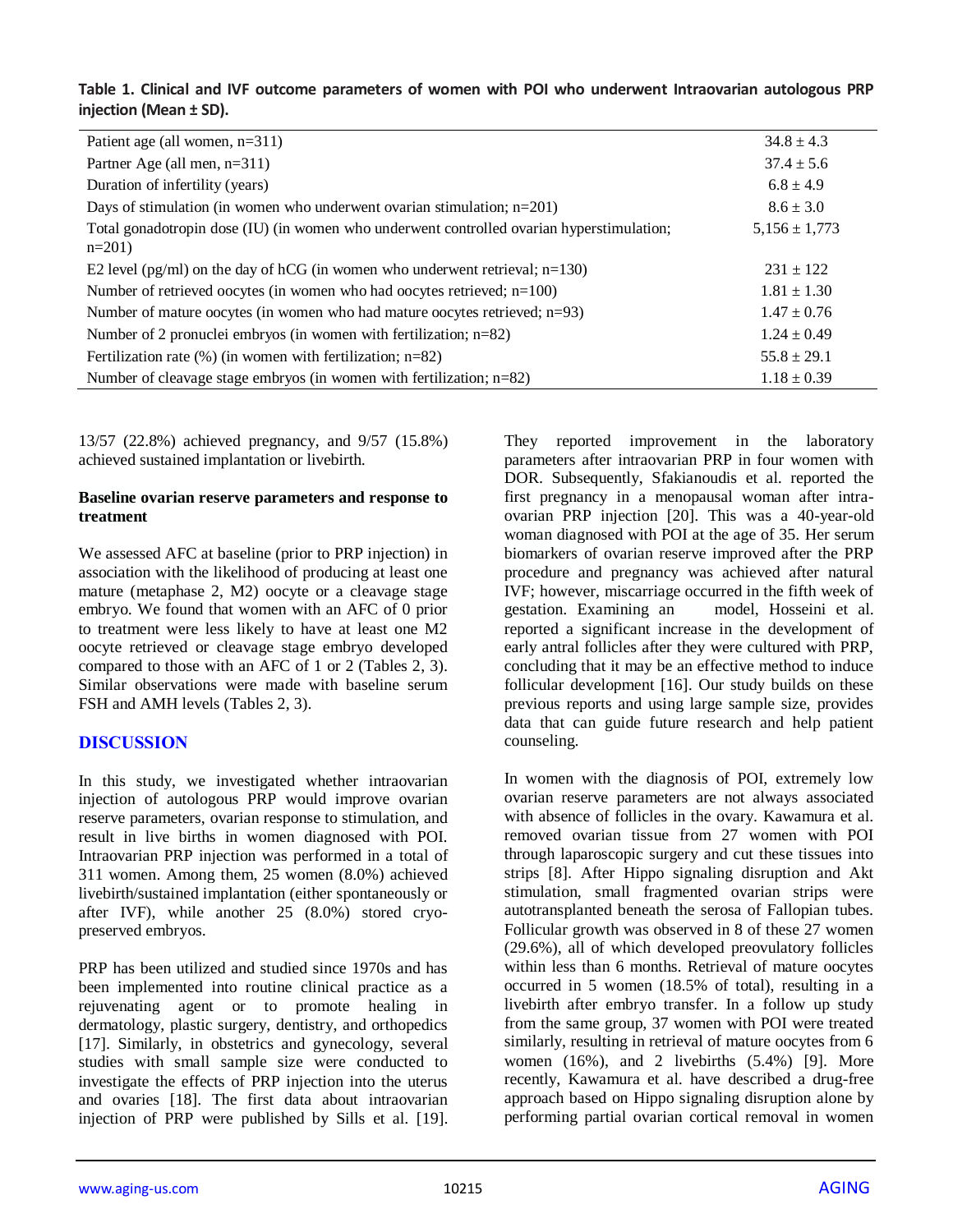| <b>AFC PRIOR TO PRP</b>                                                                 | $<$ 35 years old<br>(N/Total (%)) | 35-37 years old<br>(N/Total (%)) | 38-40 years old<br>(N/Total (%)) | All ages<br>(N/Total (%))        |
|-----------------------------------------------------------------------------------------|-----------------------------------|----------------------------------|----------------------------------|----------------------------------|
| $0^a$                                                                                   | $11/73$ $(15.1\%)*$               | 9/37(24.3%)                      | $14/65$ (21.5%)*                 | 34/175 (19.4%)*                  |
| 1 and $2b$                                                                              | 19/34 (55.9%)*                    | $10/25(40.0\%)$                  | 21/38 (55.3%)*                   | 50/97 (51.5%)*                   |
| <b>AMH PRIOR TO</b>                                                                     | $<$ 35 years old                  | 35-37 years old                  | 38-40 years old                  | All ages                         |
| <b>PRP</b>                                                                              | (N/Total (%))                     | (N/Total (%))                    | (N/Total (%))                    | (N/Total (%))                    |
| $<$ 25 <sup>th</sup> percentile <sup>c</sup><br>$(0.01 - 0.02 \text{ ng/mL})$           | $2/34$ (5.9%) <sup>†</sup>        | 4/15(26.7%)                      | 11/37(29.7%)                     | $17/86$ (19.8%) <sup>†</sup>     |
| $25th$ -100 <sup>th</sup> percentile <sup>d</sup><br>$(0.03 - 0.82 \text{ ng/mL})$      | $28/73$ $(38.4\%)$ <sup>†</sup>   | 15/47 (31.9%)                    | 24/66 (36.4%)                    | $67/186$ $(36.0\%)$ <sup>†</sup> |
| <b>FSH PRIOR TO PRP</b>                                                                 | $<$ 35 years old<br>(N/Total (%)) | 35-37 years old<br>(N/Total (%)) | 38-40 years old<br>(N/Total (%)) | All ages<br>(N/Total (%))        |
| $>75th$ percentile <sup>e</sup><br>$(44.2 - 155$ mIU/mL)                                | $1/30$ $(3.3\%)^{\ddagger}$       | 2/12(16.7%)                      | $2/26$ $(7.7\%)^{\ddagger}$      | $5/68$ $(7.4\%)^{\ddagger}$      |
| $0^{\text{th}}$ -75 <sup>th</sup> percentile <sup>f</sup><br>$(25-44.1 \text{ mIU/mL})$ | $29/77$ $(37.7\%)^{\ddagger}$     | 17/50 (34.0%)                    | $33/77$ $(42.9\%)^{\ddagger}$    | 79/204 (38.7%) <sup>‡</sup>      |
| <b>TOTAL</b>                                                                            | 30/107 (28.0%)                    | 19/62 (30.6%)                    | 35/103 (34.0%)                   | 84/272 (30.9%)                   |

**Table 2. The relationship between, pre-treatment measurements of ovarian response predictors and outcome (retrieval of a mature oocyte) after PRP treatment.**

Table shows the number of women who had at least one mature oocyte retrieved per women treated in each age group. Data shown as grouped according to pre-treatment AFC, AMH OR FSH. All women who participated in the study were included (n=311), except those who conceived spontaneously (n=23) and those who did not have all parameters recorded (n=16).  $*$ : p<0.05 in the age group according to pre-treatment AFC (0 vs 1 or 2);  $*$ : p<0.05 in the age group according to pretreatment AMH (<25th percentile vs 25th-100th percentile); ‡: p<0.05 in the age group according to pre-treatment FSH (>75th percentile vs 0th-75th percentile).

|                                                          |  | Table 3. The relationship between pre-treatment measurements of ovarian response predictors and outcome |  |  |  |
|----------------------------------------------------------|--|---------------------------------------------------------------------------------------------------------|--|--|--|
| (obtaining a cleavage stage embryo) after PRP treatment. |  |                                                                                                         |  |  |  |

| <b>AFC PRIOR TO PRP</b>                                               | $<$ 35 years old<br>(N/Total (%)) | 35-37 years old<br>(N/Total (%)) | 38-40 years old<br>(N/Total (%)) | All ages<br>(N/Total (%))    |
|-----------------------------------------------------------------------|-----------------------------------|----------------------------------|----------------------------------|------------------------------|
| $\mathbf{0}$                                                          | $9/73$ (12.3%)*                   | 9/37(24.3%)                      | $11/65$ (16.9%)*                 | 29/175 (16.6%)*              |
| 1 and 2                                                               | 18/34 (52.9%)*                    | $10/25(40.0\%)$                  | 20/38 (52.6%)*                   | 48/97 (49.5%)*               |
| <b>AMH PRIOR TO PRP</b>                                               | $<$ 35 years old<br>(N/Total (%)) | 35-37 years old<br>(N/Total (%)) | 38-40 years old<br>(N/Total (%)) | All ages<br>(N/Total (%))    |
| $<$ 25 <sup>th</sup> percentile<br>$(0.01 - 0.02)$ ng/mL)             | $2/34$ $(5.9\%)^{\dagger}$        | 4/15(26.7%)                      | 9/37(24.3%)                      | $15/86$ $(17.4\%)^{\dagger}$ |
| $25th$ -100 <sup>th</sup> percentile<br>$(0.03 - 0.82 \text{ ng/mL})$ | $25/73$ $(34.2\%)^{\dagger}$      | 15/47 (31.9%)                    | 22/66 (33.3%)                    | $62/186(33.3\%)^{\dagger}$   |
| <b>FSH PRIOR TO PRP</b>                                               | $<$ 35 years old<br>(N/Total (%)) | 35-37 years old<br>(N/Total (%)) | 38-40 years old<br>(N/Total (%)) | All ages<br>(N/Total (%))    |
| $>75th$ percentile<br>$(44.2 - 155$ mIU/mL)                           | $1/30$ $(3.3\%)^{\ddagger}$       | 2/12(16.7%)                      | $2/26$ $(7.7\%)^{\ddagger}$      | $5/68$ $(7.4\%)^{\ddagger}$  |
| $0^{\text{th}}$ -75 <sup>th</sup> percentile<br>$(25-44.1$ mIU/mL)    | $26/77$ (33.8%) <sup>‡</sup>      | 17/50 (34.0%)                    | $29/77(37.7\%)^{\ddagger}$       | $72/204(35.3\%)^{\ddagger}$  |
| <b>TOTAL</b>                                                          | 27/107 (25.2%)                    | 19/62 (30.6%)                    | 31/103 (30.1%)                   | 77/272 (28.3%)               |

Table shows the number of women who had at least one mature oocyte retrieved per women treated in each age group. Data shown as grouped according to pre-treatment AFC, AMH OR FSH. All women who participated in the study were included (n=311), except those who conceived spontaneously (n=23) and those who did not have all parameters recorded (n=16).  $*$ : p<0.05 in the age group according to pre-treatment AFC (0 vs 1 or 2);  $^+$ : p<0.05 in the age group according to pretreatment AMH (<25<sup>th</sup> percentile vs 25<sup>th</sup>-100<sup>th</sup> percentile); <sup>‡</sup>: p<0.05 in the age group according to pre-treatment FSH (>75<sup>th</sup> percentile vs 0<sup>th</sup>-75<sup>th</sup> percentile).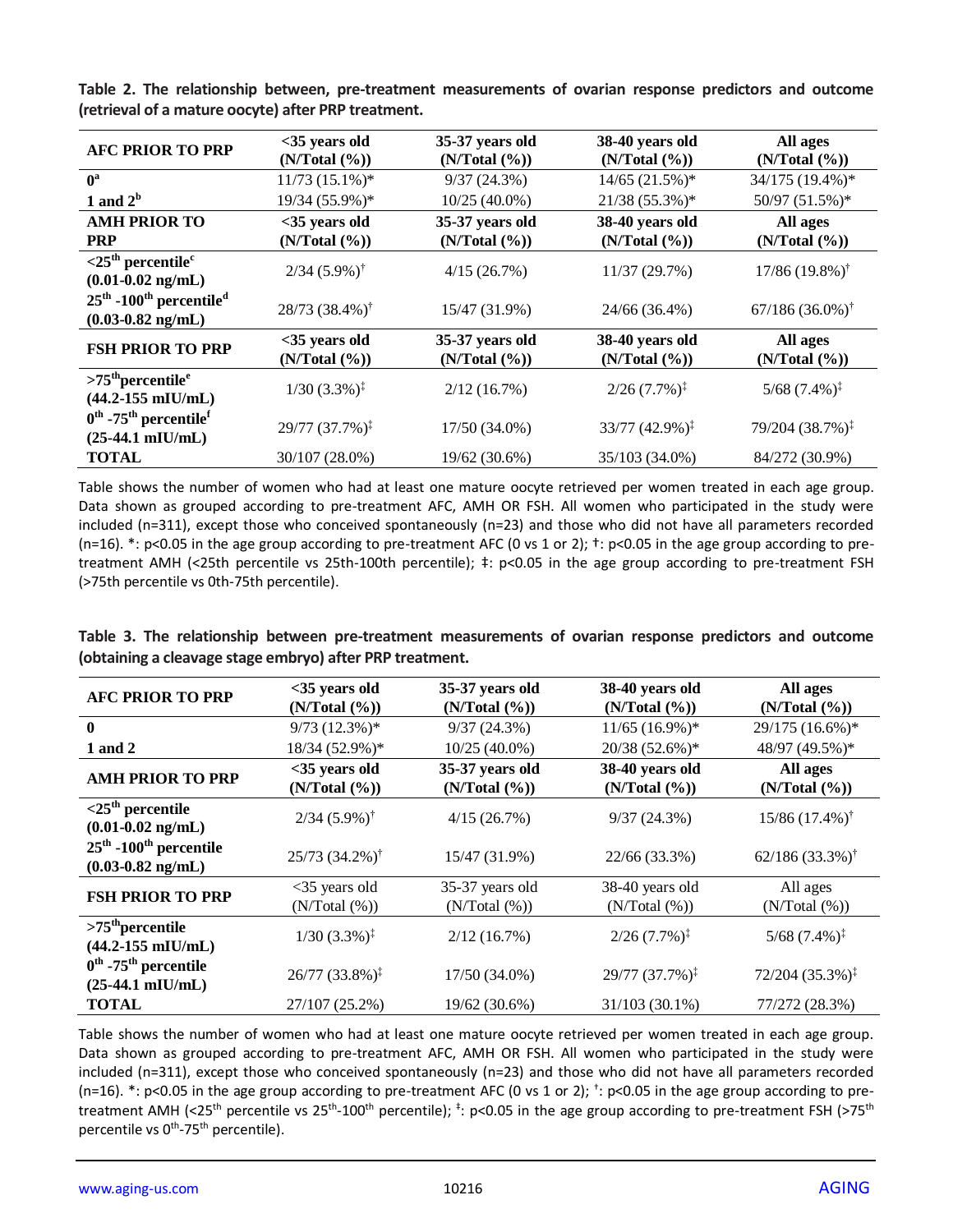with DOR and autografting back during the same laparoscopic surgery [21]. They treated 11 women with severely diminished ovarian reserve, 9 had an increase in AFC and underwent IVF-ICSI. In addition to one spontaneous pregnancy, embryo transfer resulted in one live birth, and two ongoing pregnancies. Three additional women had embryos cryopreserved for future transfer. In our study, 23 women conceived spontaneously (7.4%), and antral follicle development was observed in 70% of the rest of the study group (201/288). Of these 201 women, 82 generated embryos; 57 underwent embryo transfer and 25 of them cryopreserved embryos to be transferred at a later stage. Therefore, autologous PRP injection seems to result in encouraging outcomes, without the complexity of ovarian surgery.

Spontaneous pregnancy is uncommon in women with POI, with reports of spontaneous conception ranging from 2.2% to 14.2% [22]. It is noteworthy that none of the women in our study group had a history of spontaneous pregnancy before PRP, and the 23 spontaneous pregnancies that occurred after PRP, all happened within the first two cycles after the procedure. Similarly, Pantos et al. recently reported two women with POI aged 27 and 40 years, and one postmenopausal women aged 46 years to conceive spontaneously after PRP injection [23]. Spontaneous pregnancy was also reported by Herraiz et al. in 3 of 17 women with DOR who received autologous bone marrow derived stem cell injection into their ovarian artery [10]. We found that 7.4% of women with POI treated with PRP spontaneously conceived. The mechanisms by which ovarian activation strategies induce spontaneous conception are worthy of further investigation.

PRP contains a number of active substances [11]. However, PRP's mechanisms of action in general, and its effects in the ovary in particular, remain largely unknown. Within this context, our study provides relevant information. First, among women who developed at least one antral follicle after PRP injection and were therefore able to undergo IVF in our study, 64% started within the first three cycles and another 21% in the fourth cycle. The progression of human follicles from a primary follicle to ovulation is estimated to require approximately 85 days [24]. This development occurs in gonadotropin independent and dependent phases [25]. Our findings suggest that any type of follicle present in the ovary may be directly affected by PRP. In addition, indirect effects through action on somatic compartment are also possible. Second, we found that women who did not have an antral follicle at the time of PRP injection were less likely to respond to treatment compared to those who had one or two antral follicles (Tables 2, 3). Similarly, women in the lowest

quartile for serum AMH and highest for serum FSH, were less likely to respond (Tables 2, 3). Collectively, our findings suggest that PRP helps activate existing preantral and/or early antral follicles, and that the number of remaining follicles in the ovaries of women with POI likely determines the extent of their response. PRP treatment resulted in unchanged levels of serum FSH, with minimal improvement in AMH and AFC (Figure 2), supporting this conclusion.

Among 201 women in whom COH was attempted in this study, 82 (40.8%) had at least one cleavage embryo developed. While this is a very encouraging result, when 55 of these 82 women underwent embryo transfer, only 9/55 (16.3%) achieved sustained implantation and livebirth. This attrition could be due to a number of factors. First, at the center where the study is conducted, embryos of women with POI are often transferred or cryopreserved at the clevage stage, associated with a lower implantation rate compared to blastocysts. Second, preimplantation genetic testing for aneuploidy (PGT-A) was not used, therefore aneuploid embryos were not excluded from transfers. Finally, it is possible that activation of otherwise dormant follicles in women with POI might recruit oocytes with lower viability.

This study has a number of limitations. First, the pregnancy rates after embryo transfer could not be conclusively established as some of the women conceived spontaneously and others opted to store cryopreserved embryos. Second, in this study we compared patients' outcomes to their pre-treatment state. Therefore, our study does not include an independent control group and is not randomized. The description of a control group is also open for debate. Based on the work by Kawamura et al. [8, 21], one might ask whether the observed effect of PRP could be primarily mechanical. In the same context, Zhang et al. have evaluated follicle development and pregnancy outcome in 80 women with POI after ovarian biopsy/scratch [26]. They reported that they obtained mature oocytes in 10 women (12.5%) and one (1.25%) delivered a healthy singleton baby after IVF. At present, there are no existing data on sham/vehicle injections as controls. Clinical delivery of cells or cell products to the ovary (directly or via the ovarian artery) may be having their effects due to the injection, or, due to vehicle effects, and not biomolecules or cells. Until specific molecules that have reproducible effects are identified, such a mechanism for PRP effect should be considered as a possibility [26].

In conclusion, in women with POI, intraovarian injection of autologous PRP might be considered as an alternative experimental treatment option. Future studies with larger sample size and randomized prospective study design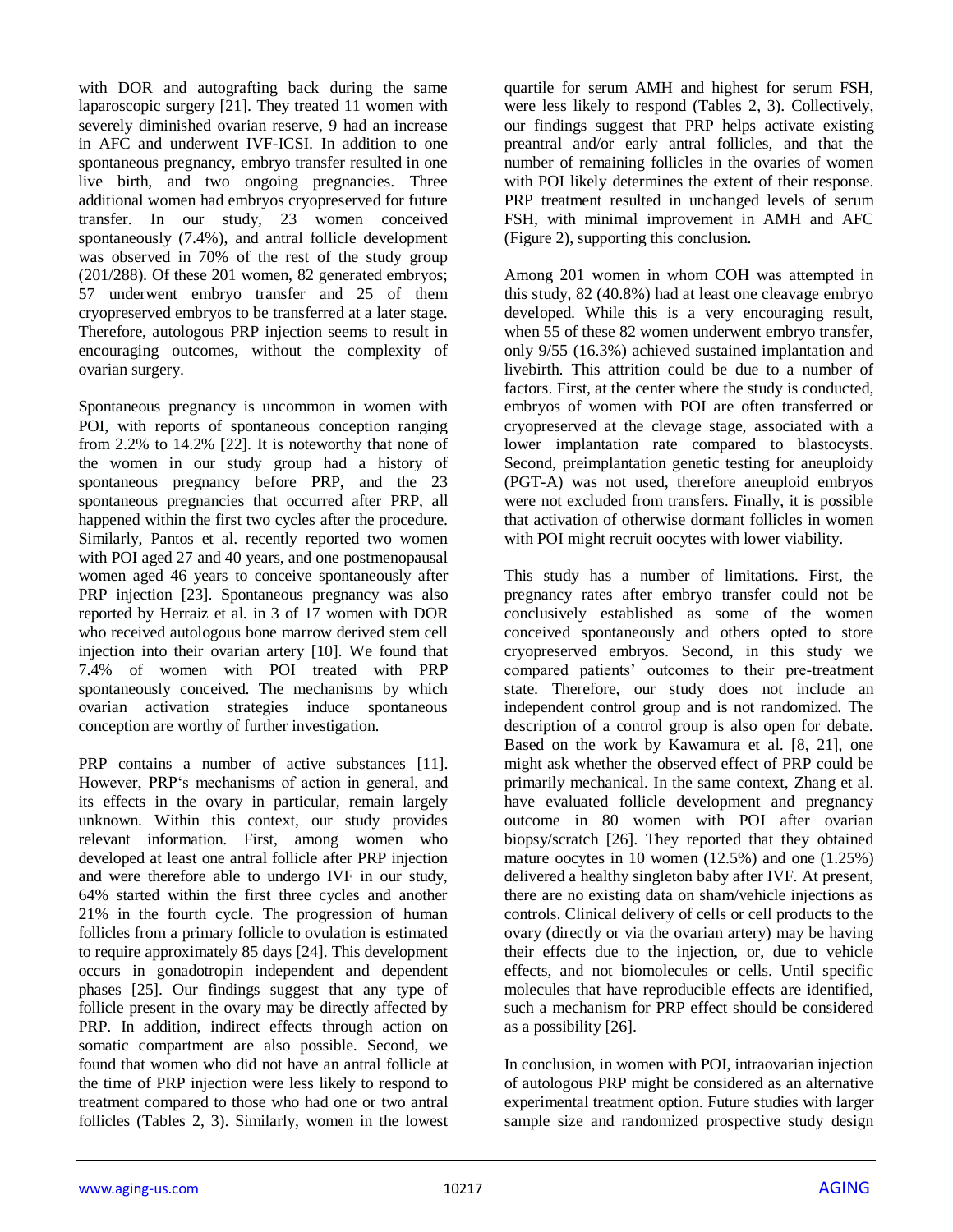are necessary to determine whether this intervention truly results in improved clinical outcomes, through spontaneous conception and/or assisted reproduction. Until then, autologous PRP treatment should not be recommended as part of routine treatment in women with POI.

## **MATERIALS AND METHODS**

### **Patient selection**

Women diagnosed with POI based on European Society of Human Reproduction and Embryology (ESHRE) criteria ((i) oligo/amenorrhea for at least 4 months, (ii) an elevated serum FSH >25 IU/l on two occasions 4 weeks apart (iii) onset before the age of 40 years) [5] and treated with intraovarian PRP injection at Acibadem Maslak Hospital, in Istanbul, Turkey, between November 2018 and October 2019, were included in the study. Inclusion criteria were < 40 years of age, history of infertility for  $> 1$  year, and having at least one ovary. Exclusion criteria were history of malignancy, ovarian insufficiency of genetic etiology, prior major lower abdominal surgery resulting in pelvic adhesions, anticoagulant use for which plasma infusion is contraindicated, and current or previous IgA deficiency. The study protocol was approved by the University's institutional review board and ethics committee (ATADEK-2019/8-18). All women included in the study signed a consent form.

## **PRP preparation**

PRP preparation was performed by separating plateletrich plasma after centrifugation. Approximately 20 ml of blood sample was collected under sterile conditions, and PRP was prepared using T-lab autologous plateletrich plasma kit (T-Biotechnology Laboratory, Bursa, Turkey) according to the manufacturer's instructions. Briefly, after blood collection, the tubes were centrifuged at 830 g for 8 minutes. Then, a 16 G needle connected to a 5 ml syringe was inserted into the tube and advanced to the buffy coat layer. The PRP was collected by rotating the needle tip. After collecting approximately 2-4 cc PRP from the first tube, the second tube was processed similarly (a total 4-8 cc PRP was collected). The collected solution was transferred to the re-suspension tube and shaken gently for 30s-1 min.

### **Intraovarian injection**

The same day, within 2 hours of sample preparation, PRP injection was performed transvaginally under ultrasound guidance and under sedation anesthesia into at least one ovary using a 35 cm 17 G single lumen needle. The injection was done underneath the ovarian cortex to the subcortical and stromal areas. Although women with POI have small fibrotic ovaries making intraovarian injection of 2-4 ml of PRP challenging, this was achieved through distention, possibly by creation of new planes and making the injection in multiple sites within the ovaries. After the procedure, the patients were taken to the recovery room and observed for 30-40 minutes and discharged home on the same day.

### **Timing of PRP injection, patient assessment and follow-up**

PRP injection was timed randomly in women who were amenorrheic, while in women who reported oligomenorrhea, PRP was injected within 10 days after completion of menstrual bleeding. Baseline antral follicle count (AFC), serum anti-mullerian hormone (AMH) and follicle stimulating hormone (FSH) levels were determined prior to PRP injection, on the same day. Intra-assay coefficient of variation for AMH was <10%, inter-assay coefficient of variation was <12%, detection range was 0.156–10 ng/mL, and minimum detectable concentration was  $\langle 0.055 \text{ ng/mL}$ . Intraassay coefficient of variation for FSH was <5.1%, interassay coefficient of variation was <7.6%, and minimum detectable concentration was 0.22 mIU/ml.

After PRP injection, both amenorrheic and oligomeorrheic women were managed expectantly for 6 weeks to allow spontaneous pregnancy or menses. Those who did not have a menstrual bleed for 6 weeks underwent pregnancy testing and (if not pregnant) menses was hormonally induced (2x (2 mg estradiol valerate) for 5 days and  $2x$  (2 mg estradiol valerate + 0.5 mg norgestrel) for 5 days (Cycloprogynova, Bayer)). The same strategy was repeated if menstruation was delayed in the subsequent cycle. On the 2-4<sup>th</sup> days of the second menstrual cycle after the PRP procedure, AFC and serum AMH and FSH levels were re-assessed. Those who were found to have antral follicle(s) at that point were started on controlled ovarian hyperstimulation (COH), while those who did not were followed monthly, up to 6 months, and underwent COH when/if they developed antral follicle(s). Following each assessment, patients who did not develop antral follicles were treated with cyclic estrogen and progesterone (2 mg estradiol valerate for 10 days and 2 mg estradiol valerate  $+ 0.5$  mg norgestrel for 11 days (Cycloprogynova, Bayer)). This was done for ease of scheduling and to control cycle progress.

Positive response to PRP was considered when at least one antral follicle was seen on ultrasound in women without any antral follicles at baseline or an increase in AFC compared to baseline measurements or an increase in AMH or a decrease in serum FSH levels in women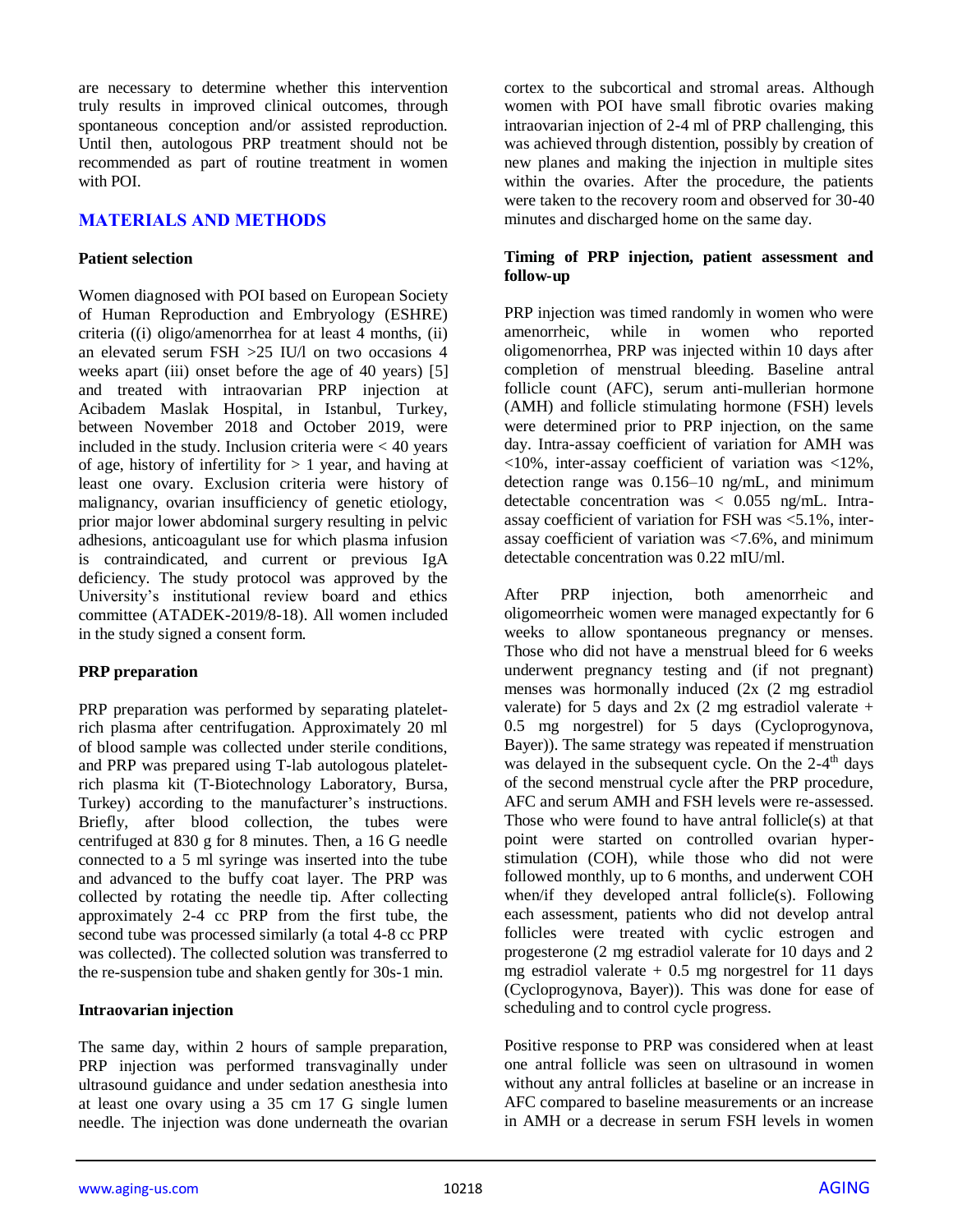with the same AFC when compared to pre-treatment measurement.

Women who were found to have at least one antral follicle (even if the number was not higher compared to pre-PRP evaluation) were started on ovarian stimulation for IVF-ICSI. In cases with an increase in AMH or decrease in FSH, but no antral follicles compared to basal measurements, stimulation was not started.

#### **Controlled ovarian hyperstimulation and IVF**

Controlled ovarian hyperstimulation (COH) was started on the second or third day of the induced menstrual cycle. Gonadotropin stimulation was started at 300 IU recombinant FSH (randomized randomly Gonal F; Merck, or Fostimon; IBSA) and 300 IU human menopausal gonadotrophin (hMG) (Merional; IBSA). When the dominant follicle reached a mean diameter of 14 mm, cetrorelix 0.25 mg /d s.c (Cetrotide; Merck) was administered. Patients were monitored with serial serum E2 and progesterone measurements and transvaginal ultrasonographic examinations. When at least one leading follicle reached a mean diameter of 18 mm, 250 mcg recombinant chorigonadotrophin alfa (rHCG, Ovitrelle; Serono) was used to induce follicle maturation.

Oocyte retrieval was carried out under transvaginal ultrasound-guided puncture 34 h after rhCG administration. Oocyte denudation was done 4 hours after retrieval and ICSI was performed to all women. Good quality embryos were frozen at cleavage stage for embryo cryopreservation, or Day 3 cleavage stage or day 5 blastocyst embryos were transferred under ultrasound guidance, based on patient and physician preference.

For the women with frozen-thawed embryo transfer protocol, oral contraceptives were started on the 2-5th of the preceding menstrual cycle followed by sc injection of 3.75 mg leuprolide acetate depot (Lucrin; Abbott) in the midluteal phase. Endometrial priming was started on the second day of next menstrual cycle after making sure that an early proliferative endometrial pattern was confirmed on transvaginal ultrasound and E2 and P levels were suppressed. Estradiol (2 mg Estrofem; Novo Nordisk) was orally administered at a dose of 4mg for 5 days. The dose was increased sequentially to 6 mg for 4 more days and 8 mg for 5 more days. At the end of 14 days of estradiol use, transvaginal ultrasound evaluation of the endometrium was monitored with E2 and P level assessments. If the endometrial thickness was over 8 mm and P level was below 1.5 ng/ml, then vaginal progesterone (Crinone gel 8% BID; Merck) was started twice a day and frozenthawed embryo transfer was scheduled. If the endometrial thickness was below 8 mm, estradiol patch 7.8 mg (Climara; Bayer) was administered via the transdermal route and checked again after 4 days later. If the thickness was still below 8 mm, then the cycle was cancelled.

In women undergoing fresh embryo transfer, daily vaginal progesterone (Crinone gel 8% BID; Merck) was used for luteal phase support, starting on the day after oocyte retrieval. Pregnancy outcome was determined by assessing serum ß-HCG level 12- 14 days after embryo transfer.

Clinical pregnancy was defined as a pregnancy that is confirmed by both high levels of hCG and ultrasound confirmation of a gestational sac or fetal pole. Sustained implantation was defined as women who were discharged from care at 12 weeks of pregnancy with a fetal heartbeat.

### **Statistical analysis**

Data distribution was tested with the Shapiro–Wilk test. Differences between pre- and post-treatment values were compared using the Wilcoxon test. Logistic regression was used to estimate the odds ratio of having at least one mature oocyte or at least one cleavage stage embryo in percentile categories after adjusting for age. Stratified analysis was also performed to investigate the odds ratio among women in different age groups. As post-PRP outcomes have not yet been determined in cohort studies of adequate samples size, we were not able to perform a reliable power analysis prior to the initiation of the study. All data were analyzed using SPSS (SPSS-IBM 2.3, Inc., Chicago, IL, USA). p values less than 0.05 were considered statistically significant.

## **AUTHOR CONTRIBUTIONS**

All authors contributed to the study design. EMP did the genetic analysis, RA performed the statistical analysis, SD drafted the manuscript and supervised the entire study. All authors critically reviewed the manuscript and approved the final draft.

## **ACKNOWLEDGMENTS**

Authors thank the Acibadem Embryology Laboratory members for their valuable contributions to the study.

## **CONFLICTS OF INTEREST**

E.S. is a consultant for and receives research funding from the Foundation for Embryonic Competence.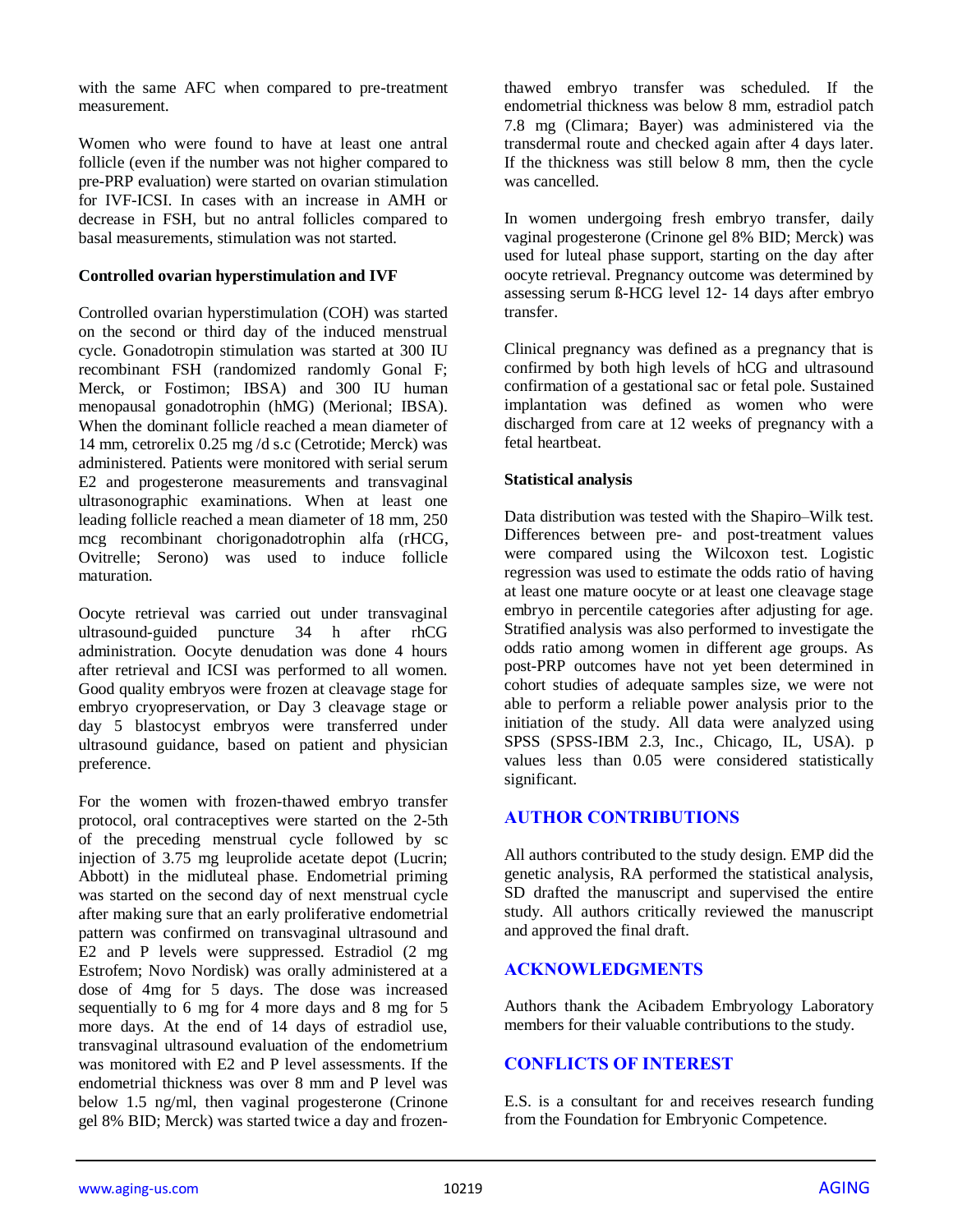## **FUNDING**

No direct funding was obtained for this study.

### **REFERENCES**

- 1. Seli E. Ovarian aging. Semin Reprod Med. 2015; 33:375–76. <https://doi.org/10.1055/s-0035-1567817> PMID[:26565386](https://pubmed.ncbi.nlm.nih.gov/26565386)
- 2. National Summary Report- SART. [https://www.sartcorsonline.com.](https://www.sartcorsonline.com/)
- 3. <https://www.cdc.gov/art/artdata/index.html>
- 4. Nelson LM. Clinical practice. Primary ovarian insufficiency. N Engl J Med. 2009; 360:606–14. <https://doi.org/10.1056/NEJMcp0808697> PMID[:19196677](https://pubmed.ncbi.nlm.nih.gov/19196677)
- 5. Cifkova R, de Muinck Keizer-Schrama S, Hogervorst E, Janse F, Liao L, Vlaisavljevic V, Zillikens C, Vermeulen N, European Society for Human Reproduction and Embryology (ESHRE) Guideline Group on POI. ESHRE Guideline: management of women with premature ovarian insufficiency. Hum Reprod. 2016; 31:926–37. <https://doi.org/10.1093/humrep/dew027>

PMID[:27008889](https://pubmed.ncbi.nlm.nih.gov/27008889)

6. Oyesanya OA, Olufowobi O, Ross W, Sharif K, Afnan M. Prognosis of oocyte donation cycles: a prospective comparison of the in vitro fertilization-embryo transfer cycles of recipients who used shared oocytes versus those who used altruistic donors. Fertil Steril. 2009; 92:930–36.

<https://doi.org/10.1016/j.fertnstert.2008.07.1769> PMID[:18829002](https://pubmed.ncbi.nlm.nih.gov/18829002)

- 7. Ben-Nagi J, Panay N. Premature ovarian insufficiency: how to improve reproductive outcome? Climacteric. 2014; 17:242–46. <https://doi.org/10.3109/13697137.2013.860115> PMID[:24341612](https://pubmed.ncbi.nlm.nih.gov/24341612)
- 8. Kawamura K, Cheng Y, Suzuki N, Deguchi M, Sato Y, Takae S, Ho CH, Kawamura N, Tamura M, Hashimoto S, Sugishita Y, Morimoto Y, Hosoi Y, et al. Hippo signaling disruption and akt stimulation of ovarian follicles for infertility treatment. Proc Natl Acad Sci USA. 2013; 110:17474–79. <https://doi.org/10.1073/pnas.1312830110> PMID[:24082083](https://pubmed.ncbi.nlm.nih.gov/24082083)
- 9. Suzuki N, Yoshioka N, Takae S, Sugishita Y, Tamura M, Hashimoto S, Morimoto Y, Kawamura K. Successful fertility preservation following ovarian tissue vitrification in patients with primary ovarian insufficiency. Hum Reprod. 2015; 30:608–15.

<https://doi.org/10.1093/humrep/deu353> PMI[D:25567618](https://pubmed.ncbi.nlm.nih.gov/25567618)

- 10. Herraiz S, Romeu M, Buigues A, Martínez S, Díaz-García C, Gómez-Seguí I, Martínez J, Pellicer N, Pellicer A. Autologous stem cell ovarian transplantation to increase reproductive potential in patients who are poor responders. Fertil Steril. 2018; 110:496–505.e1. <https://doi.org/10.1016/j.fertnstert.2018.04.025> PMI[D:29960701](https://pubmed.ncbi.nlm.nih.gov/29960701)
- 11. Pietrzak WS, Eppley BL. Platelet rich plasma: biology and new technology. J Craniofac Surg. 2005; 16:1043–54. <https://doi.org/10.1097/01.scs.0000186454.07097.bf> PMI[D:16327552](https://pubmed.ncbi.nlm.nih.gov/16327552)
- 12. Dhurat R, Sukesh M. Principles and methods of preparation of platelet-rich plasma: a review and author's perspective. J Cutan Aesthet Surg. 2014; 7:189–97. <https://doi.org/10.4103/0974-2077.150734>

PMI[D:25722595](https://pubmed.ncbi.nlm.nih.gov/25722595)

13. Sundman EA, Cole BJ, Karas V, Della Valle C, Tetreault MW, Mohammed HO, Fortier LA. The antiinflammatory and matrix restorative mechanisms of platelet-rich plasma in osteoarthritis. Am J Sports Med. 2014; 42:35–41. <https://doi.org/10.1177/0363546513507766>

PMI[D:24192391](https://pubmed.ncbi.nlm.nih.gov/24192391)

- 14. Nikolidakis D, Jansen JA. The biology of platelet-rich plasma and its application in oral surgery: literature review. Tissue Eng Part B Rev. 2008; 14:249–58. <https://doi.org/10.1089/ten.teb.2008.0062> PMI[D:18601587](https://pubmed.ncbi.nlm.nih.gov/18601587)
- 15. Choi BH, Zhu SJ, Kim BY, Huh JY, Lee SH, Jung JH. Effect of platelet-rich plasma (PRP) concentration on the viability and proliferation of alveolar bone cells: an in vitro study. Int J Oral Maxillofac Surg. 2005; 34:420–24.

<https://doi.org/10.1016/j.ijom.2004.10.018> PMI[D:16053853](https://pubmed.ncbi.nlm.nih.gov/16053853)

- 16. Hosseini L, Shirazi A, Naderi MM, Shams-Esfandabadi N, Borjian Boroujeni S, Sarvari A, Sadeghnia S, Behzadi B, Akhondi MM. Platelet-rich plasma promotes the development of isolated human primordial and primary follicles to the preantral stage. Reprod Biomed Online. 2017; 35:343–50. <https://doi.org/10.1016/j.rbmo.2017.04.007> PMI[D:28756131](https://pubmed.ncbi.nlm.nih.gov/28756131)
- 17. Foster TE, Puskas BL, Mandelbaum BR, Gerhardt MB, Rodeo SA. Platelet-rich plasma: from basic science to clinical applications. Am J Sports Med. 2009; 37:2259–72. <https://doi.org/10.1177/0363546509349921> PMI[D:19875361](https://pubmed.ncbi.nlm.nih.gov/19875361)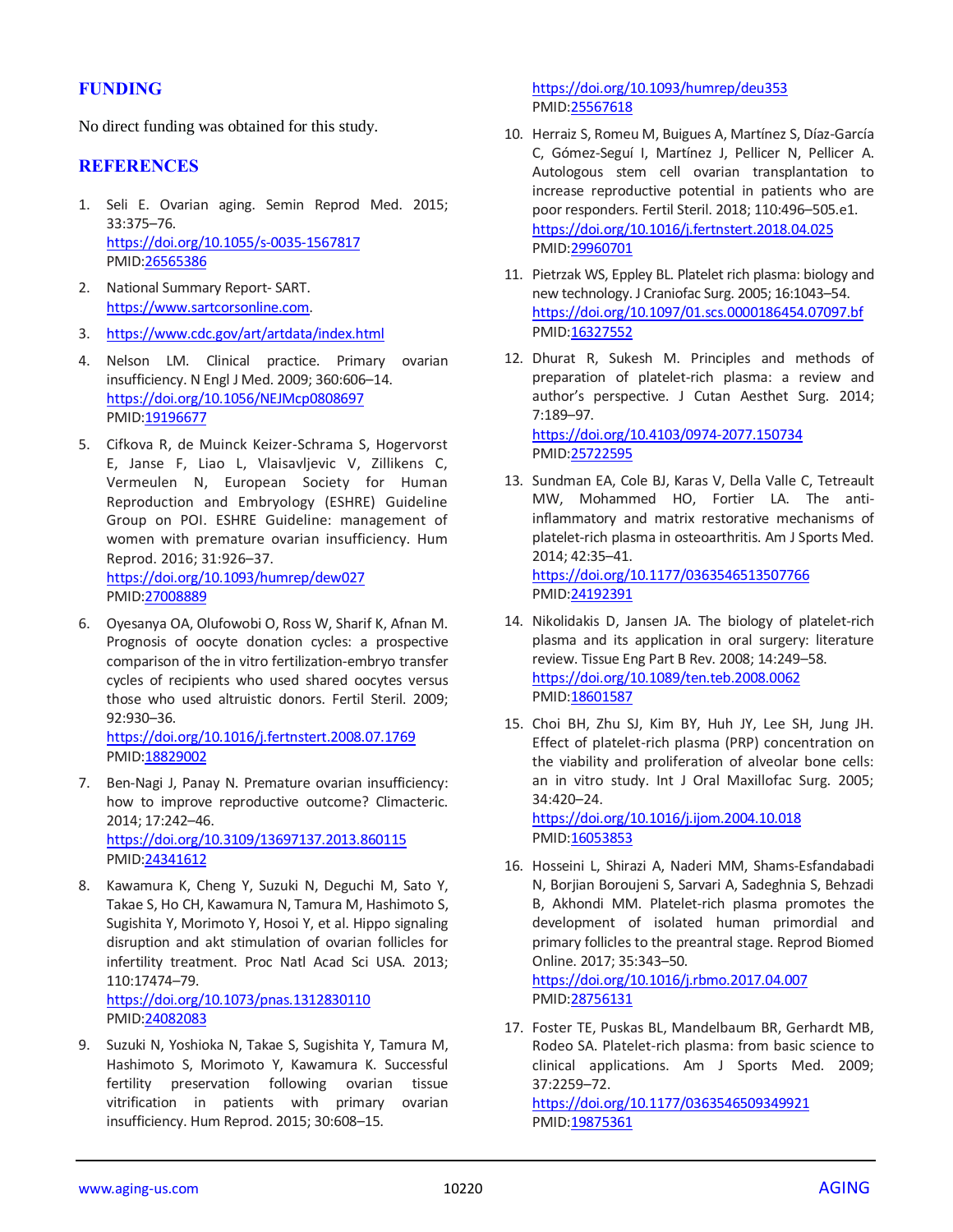- 18. Dawood AS, Salem HA. Current clinical applications of platelet-rich plasma in various gynecological disorders: an appraisal of theory and practice. Clin Exp Reprod Med. 2018; 45:67–74. <https://doi.org/10.5653/cerm.2018.45.2.67> PMID[:29984206](https://pubmed.ncbi.nlm.nih.gov/29984206)
- 19. Sills ES, Rickers NS, Li X, Palermo GD. First data on in vitro fertilization and blastocyst formation after intraovarian injection of calcium gluconate-activated autologous platelet rich plasma. Gynecol Endocrinol. 2018; 34:756–60. <https://doi.org/10.1080/09513590.2018.1445219>

PMID[:29486615](https://pubmed.ncbi.nlm.nih.gov/29486615) 20. Sfakianoudis K, Simopoulou M, Nitsos N, Rapani A, Pappas A, Pantou A, Chronopoulou M, Deligeoroglou E, Koutsilieris M, Pantos K. Autologous platelet-rich plasma treatment enables pregnancy for a woman in premature menopause. J Clin Med. 2018; 8:1.

<https://doi.org/10.3390/jcm8010001> PMID[:30577435](https://pubmed.ncbi.nlm.nih.gov/30577435)

- 21. Kawamura K, Ishizuka B, Hsueh AJ. Drug-free in-vitro activation of follicles for infertility treatment in poor ovarian response patients with decreased ovarian reserve. Reprod Biomed Online. 2020; 40:245–53. <https://doi.org/10.1016/j.rbmo.2019.09.007> PMID[:31753712](https://pubmed.ncbi.nlm.nih.gov/31753712)
- 22. Fraison E, Crawford G, Casper G, Harris V, Ledger W. Pregnancy following diagnosis of premature ovarian insufficiency: a systematic review. Reprod Biomed Online. 2019; 39:467–76.

<https://doi.org/10.1016/j.rbmo.2019.04.019> PMI[D:31279714](https://pubmed.ncbi.nlm.nih.gov/31279714)

- 23. Pantos K, Simopoulou M, Pantou A, Rapani A, Tsioulou P, Nitsos N, Syrkos S, Pappas A, Koutsilieris M, Sfakianoudis K. A case series on natural conceptions resulting in ongoing pregnancies in menopausal and prematurely menopausal women following platelet-rich plasma treatment. Cell Transplant. 2019; 28:1333–40. <https://doi.org/10.1177/0963689719859539> PMI[D:31271054](https://pubmed.ncbi.nlm.nih.gov/31271054)
- 24 Gougeon A. Dynamics of follicular growth in the human: a model from preliminary results. Hum Reprod. 1986; 1:81–87. [https://doi.org/10.1093/oxfordjournals.humrep.a136](https://doi.org/10.1093/oxfordjournals.humrep.a136365) [365](https://doi.org/10.1093/oxfordjournals.humrep.a136365) PMID[:3558758](https://pubmed.ncbi.nlm.nih.gov/3558758)
- 25. Baerwald AR, Adams GP, Pierson RA. Ovarian antral folliculogenesis during the human menstrual cycle: a review. Hum Reprod Update. 2012; 18:73–91. <https://doi.org/10.1093/humupd/dmr039> PMI[D:22068695](https://pubmed.ncbi.nlm.nih.gov/22068695)
- 26. Zhang X, Han T, Yan L, Jiao X, Qin Y, Chen ZJ. Resumption of ovarian function after ovarian biopsy/scratch in patients with premature ovarian insufficiency. Reprod Sci. 2019; 26:207–13. <https://doi.org/10.1177/1933719118818906> PMI[D:30541396](https://pubmed.ncbi.nlm.nih.gov/30541396)